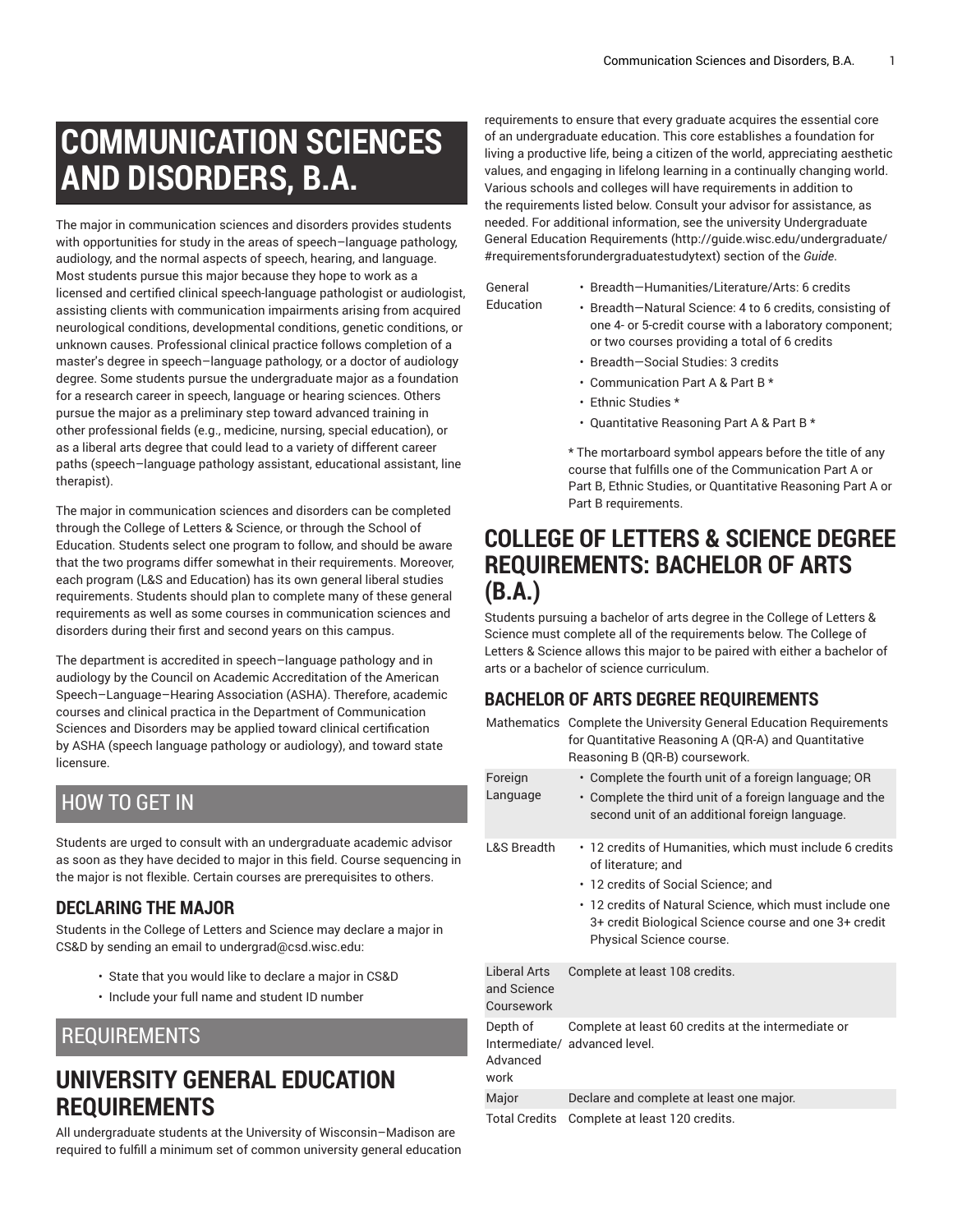| UW-Madison | • 30 credits in residence, overall, and                            |
|------------|--------------------------------------------------------------------|
| Experience | $\cdot$ 30 credits in residence after the 86th credit.             |
| Quality of | • 2.000 in all coursework at UW-Madison                            |
| Work       | • 2.000 in Intermediate/Advanced level coursework at<br>UW-Madison |

#### **NON–L&S STUDENTS PURSUING AN L&S MAJOR**

Non–L&S students who have permission from their school/college to pursue an additional major within L&S only need to fulfill the major requirements. They do not need to complete the L&S Degree Requirements above.

### **REQUIREMENTS FOR THE MAJOR CS&D COURSES**

10 courses and 30 credits from:

| Code                 | Title                                                    | <b>Credits</b> |
|----------------------|----------------------------------------------------------|----------------|
| CS&D 201             | Anatomy and Physiology of Speech<br>Production           | 3              |
| CS&D 202             | Normal Aspects of Hearing                                | 3              |
| CS&D 210             | Neural Basis of Communication                            | 3              |
| <b>CS&amp;D 240</b>  | Language Development in Children<br>and Adolescents      | 3              |
| CS&D 303             | Speech Acoustics and Perception                          | 3              |
| CS&D 315             | Phonetics and Phonological<br>Development                | 3              |
| CS&D 318             | Voice, Craniofacial, and Fluency<br>Disorders            | 3              |
| <b>CS&amp;D 320</b>  | Introduction to Audiology                                | 3              |
| CS&D 425             | <b>Auditory Rehabilitation</b>                           | 3              |
| <b>CS&amp;D 440</b>  | Child Language Disorders,<br>Assessment and Intervention | 3              |
| <b>Total Credits</b> |                                                          | 30             |

#### **COURSES IN RELATED AREAS**

18 credits and one course from each of the following areas:

| <b>Psychology</b> |                                                                    |                |
|-------------------|--------------------------------------------------------------------|----------------|
| Code              | Title                                                              | <b>Credits</b> |
| <b>PSYCH 202</b>  | Introduction to Psychology                                         | $3 - 4$        |
| <b>HDFS 362</b>   | Development of the Young Child                                     | 3              |
| <b>HDFS 363</b>   | Development from Adolescence to<br>Old Age                         | 3              |
| <b>Statistics</b> |                                                                    |                |
| Code              | Title                                                              | <b>Credits</b> |
| <b>STAT 301</b>   | Introduction to Statistical Methods                                | 3              |
| <b>STAT 302</b>   | Accelerated Introduction to<br><b>Statistical Methods</b>          | 3              |
| <b>STAT 311</b>   | Introduction to Theory and Methods<br>of Mathematical Statistics I | 3              |
| <b>STAT 371</b>   | Introductory Applied Statistics for<br>the Life Sciences           | 3              |
|                   |                                                                    |                |

| PSYCH 210                                                         | Basic Statistics for Psychology                                                     | 3                       |
|-------------------------------------------------------------------|-------------------------------------------------------------------------------------|-------------------------|
| SOC/C&E SOC 360                                                   | <b>Statistics for Sociologists I</b>                                                | $\overline{\mathbf{4}}$ |
| <b>Linguistics</b>                                                |                                                                                     |                         |
| Code                                                              | <b>Title</b>                                                                        | <b>Credits</b>          |
| LINGUIS 101                                                       | Human Language                                                                      | 3                       |
| LINGUIS/<br>ANTHRO 301                                            | Introduction to Linguistics:<br>Descriptive and Theoretical                         | 3                       |
| LINGUIS 303                                                       | Language, History, and Society                                                      | 3                       |
| LINGUIS/ANTHRO/<br>FOLKLORE/<br>INTL ST 211                       | Global Language Issues                                                              | 4                       |
| LINGUIS <sub>237</sub>                                            | Language & Immigration in<br>Wisconsin                                              | 3                       |
| LINGUIS/<br>AMER IND 371                                          | Survey of North American Indian<br>Languages                                        | 3                       |
| LINGUIS/<br>ANTHRO 430                                            | Language and Culture                                                                | 3-4                     |
| <b>ENGL 214</b>                                                   | The English Language                                                                | 3                       |
| <b>ENGL 314</b>                                                   | Structure of English                                                                | 3                       |
| <b>ENGL 318</b>                                                   | <b>Second Language Acquisition</b>                                                  | 3                       |
| SPANISH 321                                                       | The Structure of Modern Spanish                                                     | 3                       |
| SPANISH 331                                                       | <b>Spanish Applied Linguistics</b>                                                  | 3                       |
| SPANISH 327                                                       | Introduction to Spanish Linguistics                                                 | 3                       |
| <b>Ethnic Studies</b>                                             |                                                                                     |                         |
| Code                                                              | <b>Title</b>                                                                        | <b>Credits</b>          |
| AFROAMER/<br>HIST SCI/<br>MED HIST 275                            | Science, Medicine, and Race: A<br>History                                           | 3-4                     |
| AMER IND/<br>ANTHRO 314                                           | Indians of North America                                                            | 3                       |
| ANTHRO 104                                                        | Cultural Anthropology and Human<br>Diversity                                        | 3                       |
| <b>ASIAN AM 101</b>                                               | Introduction to Asian American<br><b>Studies</b>                                    | 3                       |
| <b>ASIAN AM/</b><br>AFROAMER/<br>AMER IND/CHICLA/<br>FOLKLORE 102 | Introduction to Comparative US<br>Ethnic and American Indian Studies                | 3                       |
| ASIAN AM 170                                                      | Hmong American Experiences in the<br><b>United States</b>                           | 3                       |
|                                                                   | ASIAN AM/SOC 220 Ethnic Movements in the United<br>States                           | 3-4                     |
| CHICLA 201                                                        | Introduction to Chicana/o and<br>Latina/o Studies                                   | 3                       |
| <b>ENGL 319</b>                                                   | Language, Race, and Identity                                                        | 3                       |
| <b>GEN&amp;WS/SOC 200</b>                                         | Introduction to Lesbian, Gay,<br>Bisexual, Transgender and Queer+<br><b>Studies</b> | $3 - 4$                 |
| HISTORY/                                                          |                                                                                     |                         |
| CHICLA 153                                                        | Latina/Latino/Latinx History                                                        | 3-4                     |
| HISTORY 227                                                       | Explorations in the History of Race<br>and Ethnicity                                | 3                       |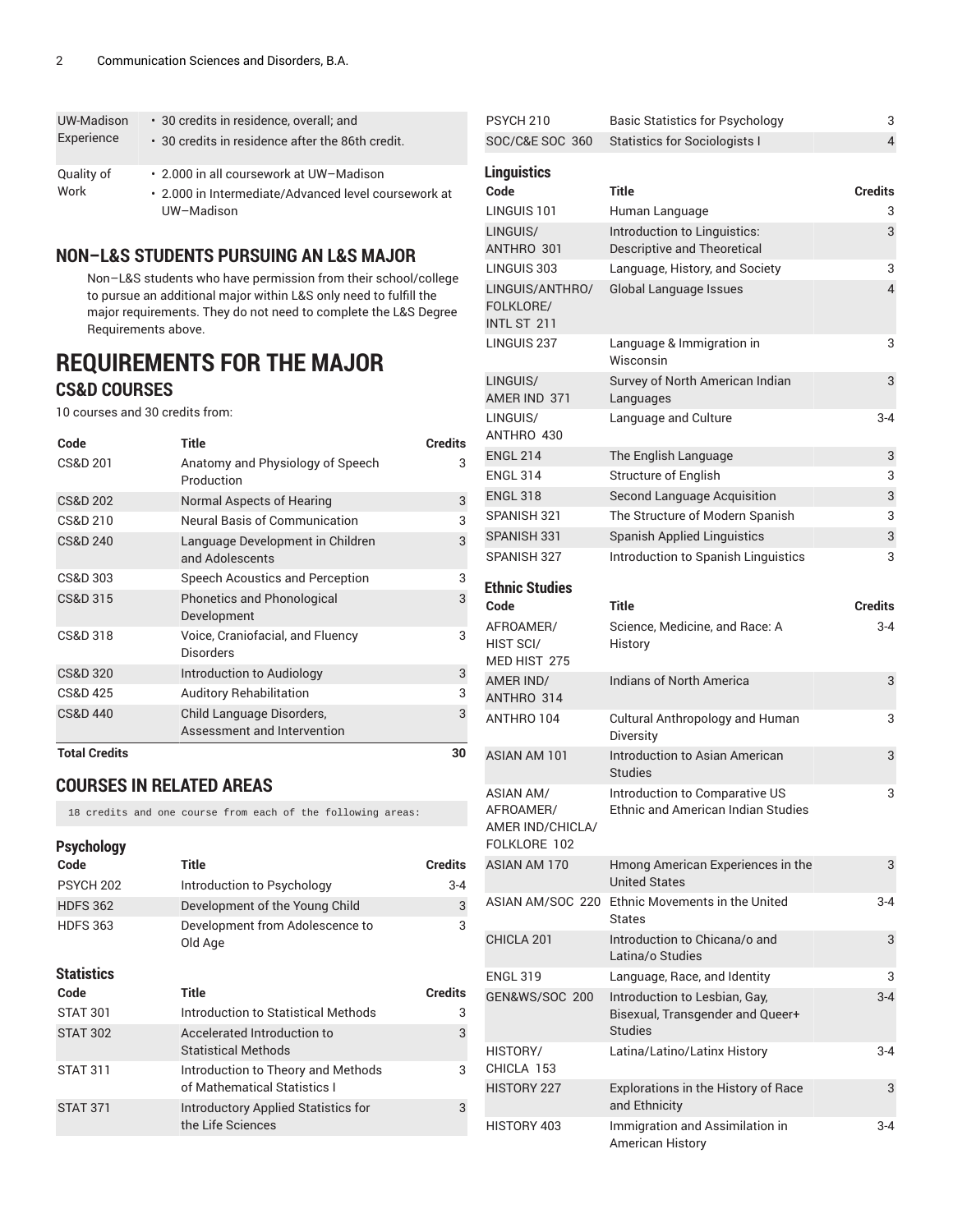| LIS 202                                         | <b>Informational Divides and</b><br>Differences in a Multicultural<br>Society | 3              |
|-------------------------------------------------|-------------------------------------------------------------------------------|----------------|
| SOC 134                                         | Sociology of Race & Ethnicity in the<br><b>United States</b>                  | $3 - 4$        |
| SOC/ASIAN AM 220                                | Ethnic Movements in the United<br><b>States</b>                               | $3 - 4$        |
| <b>Biological Sciences in the major</b><br>Code | Title                                                                         | <b>Credits</b> |
| ANTHRO 105                                      | Principles of Biological<br>Anthropology                                      | 3              |
| ANTHRO/BOTANY/<br>ZOOLOGY 410                   | <b>Evolutionary Biology</b>                                                   | 3              |
| <b>BIOCHEM 104</b>                              | Molecules to Life and the Nature of<br>Science <sup>1</sup>                   | 3              |
| <b>BIOCORE 381</b>                              | Evolution, Ecology, and Genetics                                              | 3              |
| BIOLOGY/BOTANY/<br>ZOOLOGY 151                  | <b>Introductory Biology</b>                                                   | 5              |
| ZOOLOGY/<br>BIOLOGY 101                         | Animal Biology                                                                | 3              |

#### **Physical Sciences in the major**

| Code            | Title                                                       | <b>Credits</b> |
|-----------------|-------------------------------------------------------------|----------------|
| BIOCHEM 104     | Molecules to Life and the Nature of<br>Science <sup>1</sup> | 3              |
| <b>CHEM 103</b> | <b>General Chemistry I</b>                                  | $\overline{4}$ |
| <b>CHEM 108</b> | Chemistry in Our World                                      | 5              |
| <b>CHEM 109</b> | <b>Advanced General Chemistry</b>                           | 5              |
| PHYSICS 103     | <b>General Physics</b>                                      | $\overline{4}$ |
| PHYSICS 107     | The Ideas of Modern Physics                                 | 3              |
| PHYSICS 109     | Physics in the Arts                                         | 3              |

#### **ELECTIVES**

| Code                | Title                                              | <b>Credits</b> |
|---------------------|----------------------------------------------------|----------------|
| CS&D 110            | Introduction to Communicative<br><b>Disorders</b>  | 3              |
| <b>CS&amp;D 371</b> | Pre-Clinical Observation of Children<br>and Adults | 3              |
| CS&D 424            | Sign Language I                                    | 2              |

# **RESIDENCE AND QUALITY OF WORK**

- 2.000 GPA in all CS&D and major courses
- $\cdot \,$  2.000 GPA on 15 upper-level major credits, taken in residence $^2$
- 15 credits in CS&D, taken on the UW–Madison campus

# **HONORS IN THE MAJOR**

Students may declare Honors in the Communication Sciences and Disorders Major in consultation with the undergraduate advisor in that department.

#### **HONORS IN THE MAJOR REQUIREMENTS**

To earn Honors in the Major in Communications Sciences and Disorders, students must satisfy both the requirements for the major (above) and the following additional requirements:

- Earn a 3.300 University GPA
- Earn a 3.300 in all CS&D and major courses
- Complete the following courses for Honors earning a grade of B or better in each:

| Code                              | Title                                                    | <b>Credits</b> |
|-----------------------------------|----------------------------------------------------------|----------------|
| <b>CS&amp;D 481</b>               | Undergraduate Junior Honors                              | 3              |
| <b>CS&amp;D 681</b><br>& CS&D 682 | <b>Senior Honors Thesis</b><br>and Senior Honors Thesis  | 6              |
| 2 of the following for Honors:    |                                                          | 6              |
| CS&D 303                          | Speech Acoustics and Perception                          |                |
| CS&D 320                          | Introduction to Audiology                                |                |
| CS&D 440                          | Child Language Disorders,<br>Assessment and Intervention |                |
| <b>Total Credits</b>              |                                                          | 15             |

# **DISTINCTION IN THE MAJOR**

Students majoring in communication sciences and disorders who are not Honors candidates may earn Distinction in the Major, provided that they obtain consent of the department honors advisor, achieve a minimum GPA of 3.750 in CS&D and major courses, and satisfy these requirements:

| Code                                | Title                                                    | Credits |
|-------------------------------------|----------------------------------------------------------|---------|
| Two courses, taken for Honors       |                                                          |         |
| CS&D 303                            | Speech Acoustics and Perception                          |         |
| CS&D 320                            | Introduction to Audiology                                |         |
| CS&D 440                            | Child Language Disorders,<br>Assessment and Intervention |         |
| <b>Undergraduate Honors Seminar</b> |                                                          |         |
| CS&D 481                            | Undergraduate Junior Honors                              |         |
|                                     |                                                          |         |

# **FOOTNOTES**

BIOCHEM 104 can meet either the "Biological Science in the Major" or the "Physical Science in the Major" requirement, but not both. Please note that this course will *not* meet students' L&S Physical Science breath *degree requirement.*

**2**

**1**

These courses are considered upper level in the major: CS&D 303, CS&D 315, CS&D 318, CS&D 320, CS&D 371, CS&D 424, CS&D 425, CS&D 440, CS&D 699

# **UNIVERSITY DEGREE REQUIREMENTS**

Total Degree To receive a bachelor's degree from UW–Madison, students must earn a minimum of 120 degree credits. The requirements for some programs may exceed 120 degree credits. Students should consult with their college or department advisor for information on specific credit requirements.

Residency Degree candidates are required to earn a minimum of 30 credits in residence at UW–Madison. "In residence" means on the UW–Madison campus with an undergraduate degree classification. "In residence" credit also includes UW–Madison courses offered in distance or online formats and credits earned in UW–Madison Study Abroad/Study Away programs.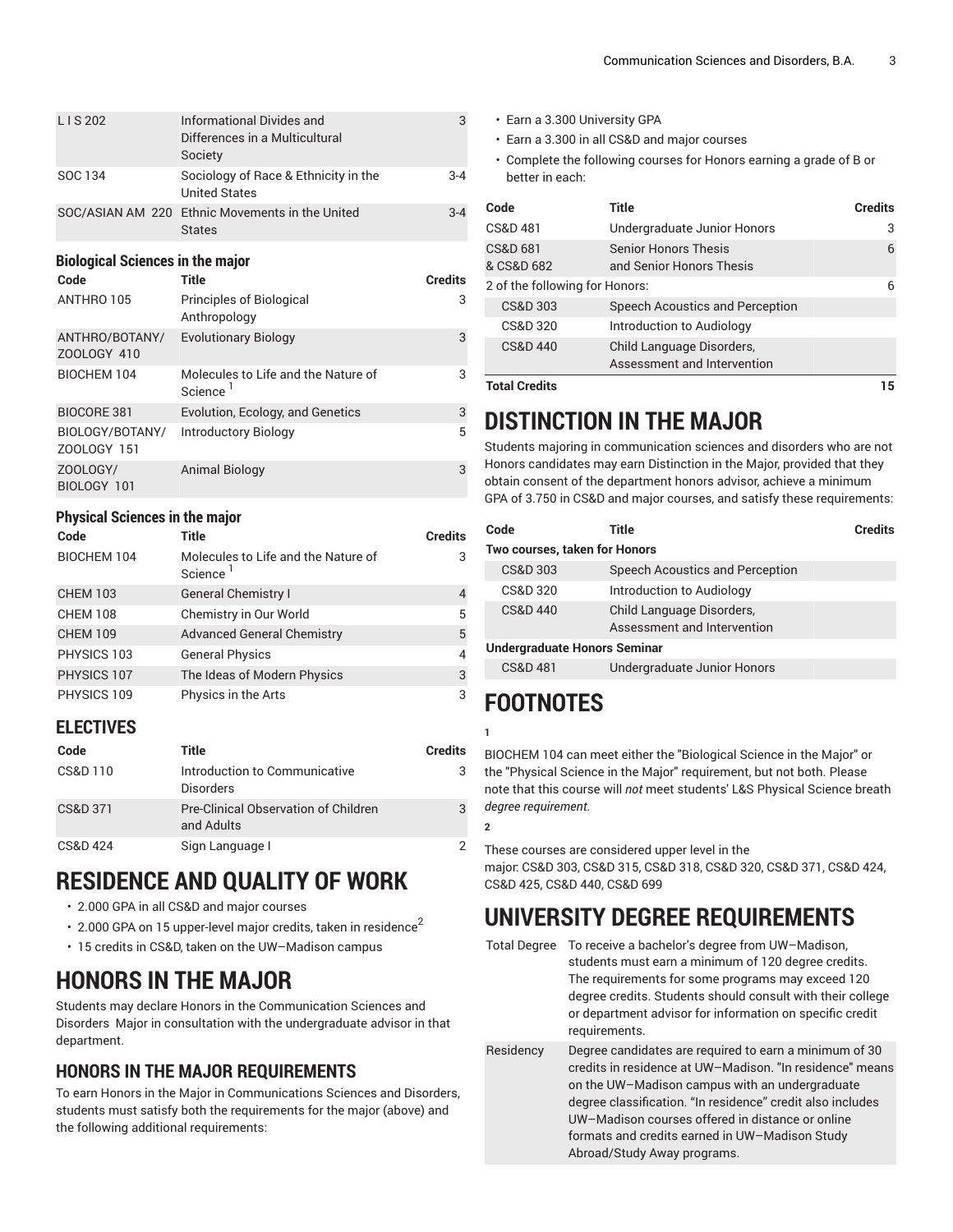Quality of Work

Undergraduate students must maintain the minimum grade point average specified by the school, college, or academic program to remain in good academic standing. Students whose academic performance drops below these minimum thresholds will be placed on academic probation.

#### LEARNING OUTCOMES

- 1. Acquire a foundational understanding of basic anatomy and physiology of speech, language, and hearing.
- 2. Understand integrative neuroscience foundations of speech, language, and hearing.
- 3. Obtain basic knowledge in statistical sciences, linguistics, biological/ physical sciences, social sciences, and humanities as related to Communication Sciences & Disorders.
- 4. Develop an understanding of speech, language, and hearing disorders and the relationship to foundational aspects of speech, language and hearing science.
- 5. Be prepared for graduate school and/or a career in Communication Sciences & Disorders and related areas.

### FOUR-YEAR PLAN

# **SAMPLE FOUR-YEAR PLAN**

This Sample Four-Year Plan is a tool to assist students and their advisor(s). Students should use it—along with their DARS report, the Degree Planner, and Course Search & Enroll tools—to make their own four-year plan based on their placement scores, credit for transferred courses and approved examinations, and individual interests. As students become involved in athletics, honors, research, student organizations, study abroad, volunteer experiences, and/or work, they might adjust the order of their courses to accommodate these experiences. Students will likely revise their own four-year plan several times during college.

Please refer to the Requirements tab in Guide for additional College of Letters and Science Breadth and Degree Requirements as well as Residence and Quality of Work requirements for the major.

#### **First Year**

| Fall                        | <b>Credits</b> | <b>Spring</b>                           | <b>Credits</b> |
|-----------------------------|----------------|-----------------------------------------|----------------|
| <b>CS&amp;D 201</b>         |                | 3 CS&D 202                              | 3              |
| <b>Communication A</b>      |                | 3 Ethnic Studies content<br>area course | 3              |
| Quantitative Reasoning<br>A |                | 4 Foreign Language                      | 4              |
| Foreign Language            |                | 4 Psych content area<br>course          | 3              |
| <b>Physical Science</b>     |                | 3 Biological Science                    | 3              |
| <b>Content Area Course</b>  |                | content area course                     |                |
|                             | 17             |                                         | 16             |
| <b>Second Year</b>          |                |                                         |                |
| Fall                        | <b>Credits</b> | Spring                                  | <b>Credits</b> |
| CS&D 240                    |                | 3 CS&D 210                              | 3              |
| <b>INTER-LS 210</b>         |                | 1 Statistics content area<br>course     | 3              |

| Quantitative Reasoning<br>B |                | 4 Communication B        | 4              |
|-----------------------------|----------------|--------------------------|----------------|
| Literature Breadth          |                | 3 Literature Breadth     | 3              |
| <b>Electives</b>            |                | 3 Electives              | 3              |
|                             | 14             |                          | 16             |
| <b>Third Year</b>           |                |                          |                |
| Fall                        | <b>Credits</b> | <b>Spring</b>            | <b>Credits</b> |
| CS&D 303                    |                | 3 CS&D 425               | 3              |
| <b>CS&amp;D 320</b>         |                | 3 CS&D 440               | 3              |
| Linguistics content area    |                | 3 Social Science Breadth | 3              |
| course                      |                |                          |                |
| <b>Humanities Breadth</b>   |                | 3 Electives              | 6              |
|                             | 12             |                          |                |
| <b>Fourth Year</b>          |                |                          |                |
| Fall                        | Credits        | Spring                   | <b>Credits</b> |
| CS&D 315                    |                | 3 CS&D 371               | 3              |
| <b>Electives</b>            |                | 12 CS&D 318              | 3              |
|                             |                | Electives                | 9              |
| 15                          |                |                          | 15             |

**Total Credits 120**

### ADVISING AND CAREERS

CS&D advising services are focused on students who need to declare the major or who have already declared CS&D and need advising in the major.

A CS&D advisor can help with:

- Curricular planning and course access
- DARS interpretation
- Declaration of the major for L&S students
- Documentation of study abroad plans
- Identification, interpretation and application of most academic policies
- Major and degree requirements
- Exploration of interests in independent study and research
- Understanding the differences between paths to the major

**Students seeking to pursue graduate study in speech-language pathology or audiology** are urged to take CS&D 371 Pre-Clinical Observation of Children and Adults (3 cr) —to earn ASHA observation hours which are required for graduate school admission. Enrollment in CS&D 371 is by permission and is restricted to students who have earned a B or better in CS&D 201 Anatomy and Physiology of Speech Production, CS&D 202 Normal Aspects of Hearing, and CS&D 240 Language Development in Children and Adolescents.

The American [Speech-Language-Hearing](https://www.asha.org/Certification/Course-Content-Areas-for-SLP-Standards/) Association (ASHA) [Standard](https://www.asha.org/Certification/Course-Content-Areas-for-SLP-Standards/) IV-A ([https://www.asha.org/Certification/Course-Content-](https://www.asha.org/Certification/Course-Content-Areas-for-SLP-Standards/)[Areas-for-SLP-Standards/](https://www.asha.org/Certification/Course-Content-Areas-for-SLP-Standards/)) requires that Communication Sciences and Disorders students planning on continuing to graduate school must complete undergraduate coursework in the following areas: Biological Sciences, Physical Sciences (either Chemistry or Physics), Statistics, and Social Sciences and Behavioral Sciences to be eligible for professional certification. If you have questions about this, please contact [undergrad@csd.wisc.edu.](mailto:undergrad@csd.wisc.edu)